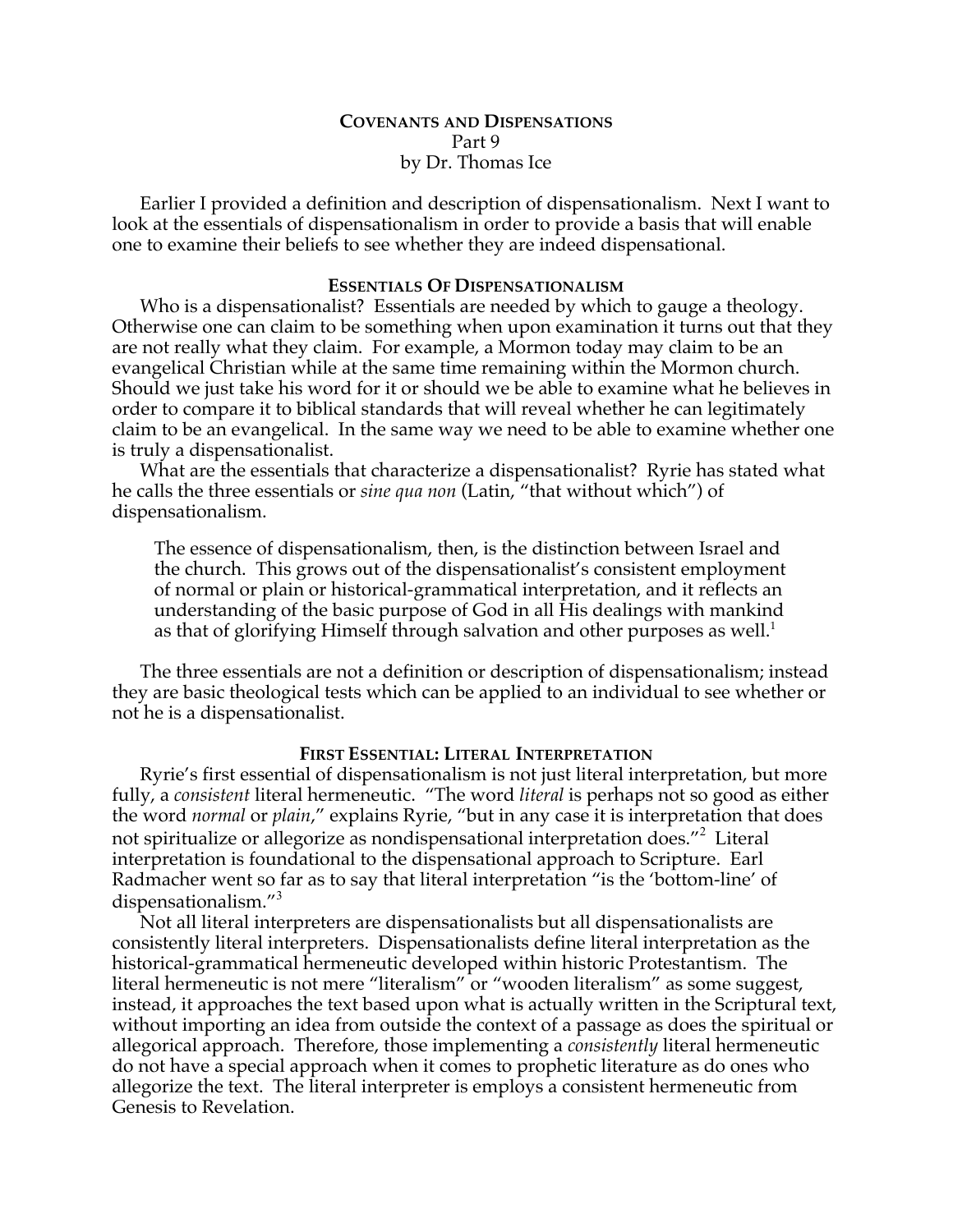**SECOND ESSENTIAL: DISTINCTION BETWEEN ISRAEL AND THE CHURCH** "*A dispensationalist keeps Israel and the church distinct*," declares Ryrie. He also notes that anyone "who fails to distinguish Israel and the church consistently will inevitably not hold to dispensational distinctions; and one who does, will."<sup>4</sup> What does it mean to keep Israel and the church distinct? Dispensationalists believe the Bible teaches that God's single program for history includes a distinct plan for Israel and a distinct plan for the church. God's plan for history has two people: Israel and the church. John Walvoord says: "dispensations are rules of life. They are not ways of salvation. There is only one way of salvation and that is by grace through faith in Jesus Christ."<sup>5</sup> Lewis Sperry Chafer, founder and first president of Dallas Seminary has described the distinction as follows:

The dispensationalist believes that throughout the ages God is pursuing two distinct purposes: one related to the earth with earthly people and earthly objectives involved which is Judaism; while the other is related to heaven with heavenly people and heavenly objectives involved, which is Christianity. . . . Over against this, the partial dispensationalist, though dimly observing a few obvious distinctions, bases his interpretation on the supposition that God is doing but one thing, namely, the general separation of the good from the bad, and, in spite of all the confusion this limited theory creates, contends that the earthly people merge into the heavenly people; that the earthly program must be given a spiritual interpretation or disregarded altogether.<sup>6</sup>

If the unfulfilled promises given to Israel in the Old Testament literally refer to the Jews, which they do, then it is clear that many are yet unfulfilled. Therefore, it is clear that God's plan for Israel, who is currently in dispersion (see Deut. 4:27-28; 28:63-68; 30:2-4), is on hold until He completes His current purpose with the church—which is to take out from the Gentiles a people for His name (see Acts 15:14)—and raptures the bride of Christ to heaven. After the rapture, God will then complete His unfinished business with Israel (see Acts 15:16-18) during the seven-year tribulation period. Thus, if one does not distinguish between passages in which God speaks to Israel from those intended for the church, then the results will be an improper merging of the two programs.

In the Old Testament God made certain promises to Abraham when He pledged to make him the father of a special people. Dispensationalists understand these promises, and other unconditional covenant promises (i.e., treaty grants) made by God to Israel as still in tact for Israel, even though the church currently shares in some of Israel's spiritual blessings (Rom. 15:27). Ultimately God will not only restore Israel to a place of blessing (see Rom. 11), but will also literally fulfill the land and kingdom promises made to Israel in the Abrahamic (Gen. 12:1-3), Land of Israel (Deut. 30:1-10), and Davidic (2 Sam. 7:12-16) Covenants. In the present time, God has another plan for the church that is distinct from His plan for Israel (Eph. 2-3). Dispensationalists do not believe that the church is the New Israel or has replaced Israel as the heir to the Old Testament promises. Contrary to some who say that the church has superseded Israel, the New Testament nowhere calls the church Israel. Dispensationalist Arnold Fruchtenbaum says: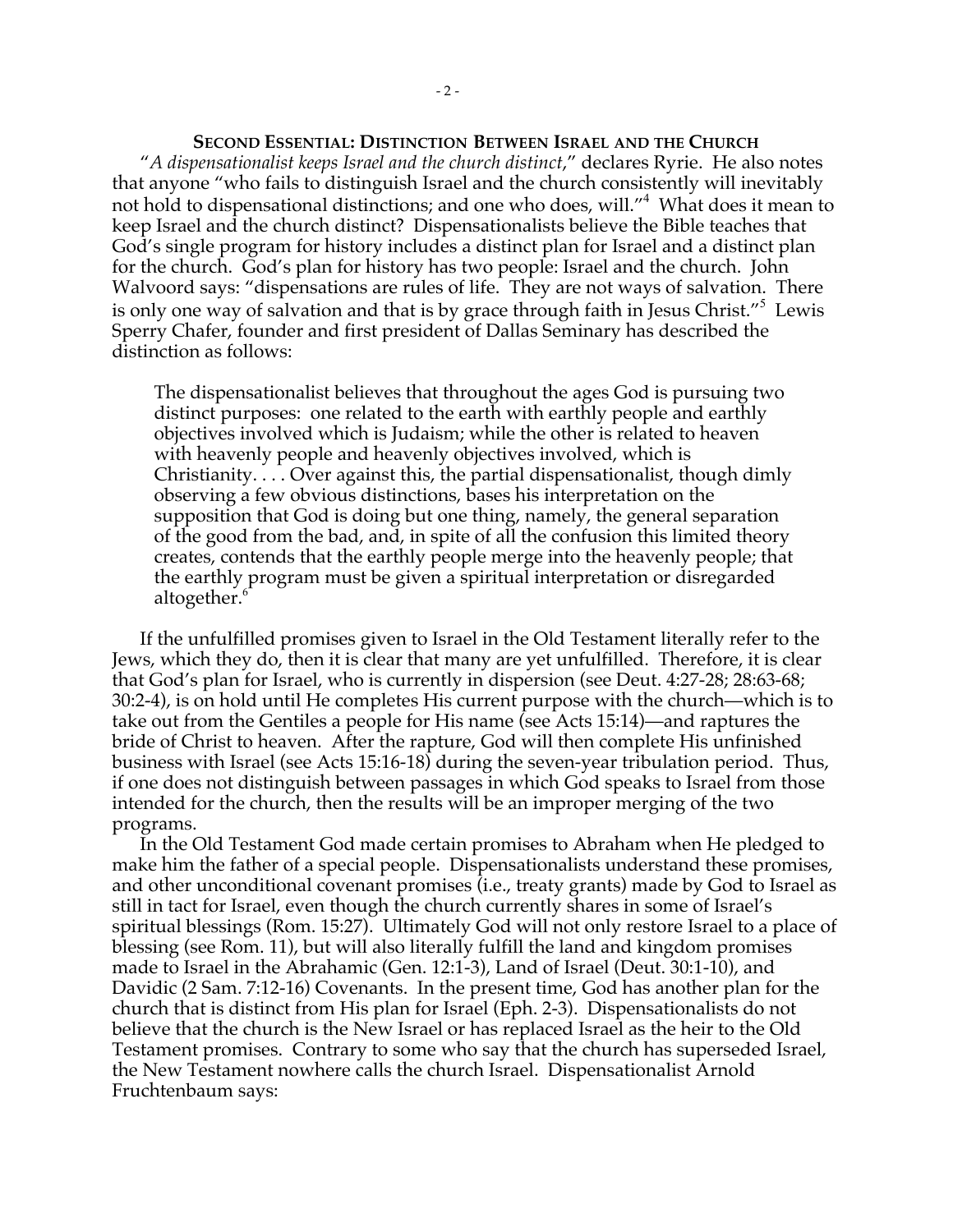The conclusion is that the church is never called a "spiritual Israel" or a "new Israel." The term Israel is either used of the nation or the people as a whole, or of the believing remnant within. It is never used of the church in general or of Gentile believers in particular. In fact, even after the Cross there remains a threefold distinction. First, there is a distinction between Israel and the Gentiles as in 1 Corinthians 10:32 and Ephesians 2:11-12. Second, there is a distinction between Israel and the church in 1 Corinthians 10:32. Third, there is a distinction between Jewish believers (the Israel of God) and Gentile believers in Romans 9:6 and Galatians  $6:16$ .<sup>7</sup>

Fruchtenbaum gives six reasons why the New Testament keeps Israel and the church distinct. They are:

(1) the church was born at Pentecost, whereas Israel had existed for many centuries. . . .

(2) certain events in the ministry of the Messiah were essential to the establishment of the church—the church does not come into being until certain events have taken place. . . .

(3) the mystery character of the church. . . .

(4) the church is distinct from Israel is the unique relationship between Jews and the Gentiles, called one new man in Ephesians 2:15 . . .

(5) the distinction between Israel and the church is found in Galatians 6:16 [i.e., "the Israel of  $God"$ ]...

(6) In the book of Acts, both Israel and the church exist simultaneously. The term *Israel* is used twenty times and *ekklesia* (church) nineteen times, yet the two groups are always kept distinct.<sup>8</sup>

### **THIRD ESSENTIAL: GLORY OF GOD IS THE PURPOSE OF HISTORY**

The third essential of dispensationalism also revolves around another important distinction. Showers says, this "indispensable factor is the recognition that the ultimate purpose of history is the glory of God through the demonstration that He alone is the sovereign God."<sup>9</sup> Ryrie explains:

we avow that the unifying principle of the Bible is the glory of God and that this is worked out in several ways—the program of redemption, the program for Israel, the punishment of the wicked, the plan for the angels, and the glory of God revealed through nature. We see all these programs as means of glorifying God, and we reject the charge that by distinguishing them (particularly God's program for Israel from His purpose for the church) we have bifurcated God's purpose.<sup>10</sup>

This essential is the most misunderstood and often thought to be the least essential. When properly understood, I believe that this is a valid essential. Dispensationalists are not saying that nondispensationalists do not believe in God's glory. We are making the point that the dispensationalist understanding of the plan of God is that He is glorified in history by more areas or facets than those who just see mankind's salvation as the